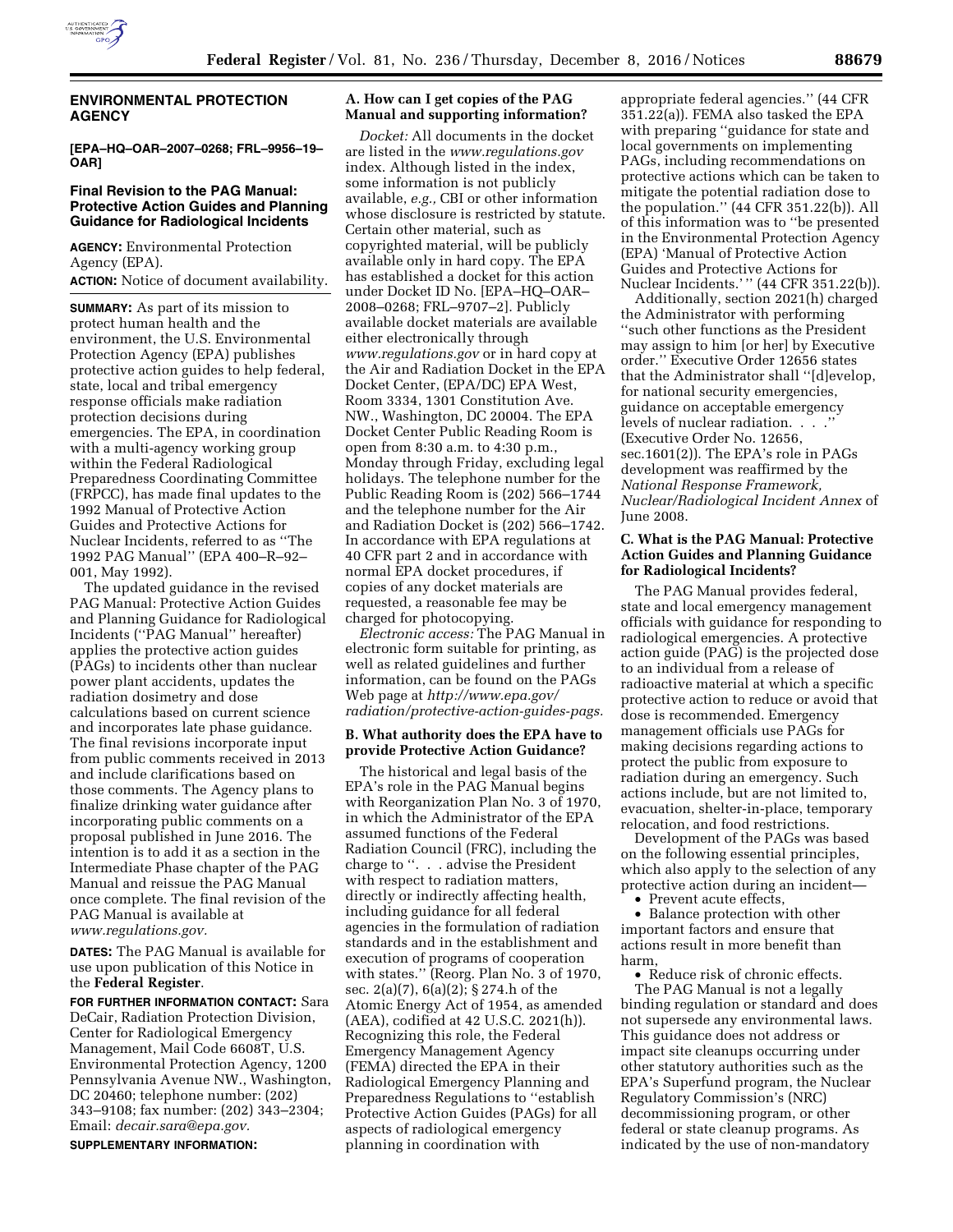language such as ''may,'' ''should'' and ''can,'' the PAG Manual only provides recommendations and does not confer any legal rights or impose any legally binding requirements upon any member of the public, states or any federal agency. Rather, the PAG Manual recommends projected radiation doses at which specific actions may be warranted in order to reduce or avoid that dose. The PAG Manual is designed to provide flexibility to be more or less restrictive as deemed appropriate by decision makers based on the unique characteristics of the incident and the local situation.

### **D. How did EPA respond to public comments on the 2013 PAG Manual revision?**

The proposed updates to the 1992 PAG Manual, published for public comment and interim use in 2013, were developed by a multi-agency Subcommittee of the Federal Radiological Preparedness Coordinating Committee (FRPCC) and published by the EPA with concurrence from the Department of Energy (DOE); the Department of Defense (DoD); the Department of Homeland Security (DHS), including the Federal Emergency Management Agency (FEMA); the Nuclear Regulatory Commission (NRC); the Department of Health and Human Services (HHS), including both the Centers for Disease Control (CDC) and the Food and Drug Administration (FDA); the U.S. Department of Agriculture (USDA); and the Department of Labor (DOL).

The Agency received about 5,000 comments from members of the public, state and local emergency response and health organizations, industry associations, and from national and international radiation protection organizations. In response to comments received, questions raised in comments and issues identified about implementing the updated PAG Manual, the EPA made a number of changes to the PAG Manual, as described below.

The EPA received comments and questions on the potassium iodide (KI) PAG from state radiation protection agencies and from industry organizations. In response, planning considerations were clarified regarding the lower FDA KI PAG in combination with deleting the thyroid-based evacuation threshold. The EPA added a Table (Table 2.2) with more details on the KI PAG; and also worked with the FDA to include a simplified approach to implementing this PAG and provided reference for the reader to the FDA's published guide. More explanation was included regarding the thyroid-based

(organ-based) evacuation thresholds being deleted. This was done for simplicity and because modern dose projection tools now do a much better job of accounting for all-pathway exposures.

The EPA received many comments from PAG technical users suggesting terminology improvements and requesting more information about how the Federal Radiological Monitoring and Assessment Center (FRMAC)—the federal government lead for these calculations during radiological emergencies—provides calculation methods and tables of derived levels. Additional language is provided on the tables of derived values for implementing the PAGs. Specifically, clarifying text on FRMAC methods and dose factor terminology was added. Definitions for incident phases and several concepts around dose projection were also clarified.

The Agency received comments from state emergency management and radiation protection agencies, as well as federal agencies, requesting the inclusion of language from the 1992 PAG Manual Appendices in the revised PAG Manual. This text, focusing on the rationale and basis for setting early and intermediate phase PAGs, has been added to the revised PAG Manual. The 2013 proposal included this information only by reference, but the revised PAG Manual will serve the emergency response community better by providing a summarized description of the basis for setting PAGs directly in the new publication. The 1992 PAG Manual Appendices are still available online in a word-searchable format, for reference.

The EPA received limited, but important, comments on the worker protection section of the proposed Manual, requesting updates to reflect more recent publications on worker safety. These comments were considered by the EPA, the Occupational Safety and Health Administration and the NRC; changes were made to ensure consistency with the latest worker safety guidelines from other agencies.

Some commenters expressed concern over the removal of the 5 rem over 50 years Relocation PAG. Therefore, explanation about the removal of that PAG was expanded, adding language to better explain the deletion. The decision was made in order to eliminate confusion with long-term remediation timeframes and long-term cleanup goals.

The EPA received a number of comments, largely from environmental organizations, expressing concern about whether the PAGs are safe enough, and whether children and sensitive

subpopulations are considered adequately. There is an abundant conservatism built into the derivation of the PAGs, and into the assumptions used to generate derived response levels, to ensure that the PAGs are appropriate emergency guides for all members of the public, including sensitive subpopulations. The Agency provided additional explanation in the revised Manual about the basis for the PAGs and how PAG levels are set. A discussion of the conservatism that has been built into the early and intermediate phase PAGs was also added to the Manual.

Some commenters expressed concerns that PAGs would weaken environmental standards and regulations. Environmental regulations or standards are legal limits designed to prevent health effects from everyday exposure to low levels of radiation over long periods. The PAG levels are guidance for emergency situations; they do not supplant any standards or regulations, nor do they affect the stringency or enforcement of any standards or regulations. The PAG levels are intended to be used only in an emergency when radiation levels have already exceeded environmental standards and could be high enough to cause health effects unless protective actions are taken. The PAG levels trigger public safety measures to minimize or avoid radiation exposures during an emergency.

The EPA also received some comments suggesting that the U.S. should rely solely on existing environmental standards and that PAGs are not needed. PAG levels do not replace environmental standards, and environmental standards do not fulfill the role of the PAGs. PAGs are used only during emergency situations when radiation levels are already exceeding environmental standards and could become high enough to cause adverse health effects unless protective action is taken. During a radiological emergency, the PAGs are designed to prevent adverse health effects by triggering public safety measures—protective actions, such as evacuation—and minimizing unnecessary exposures. The PAGs are set at a level where the health risk from radiation exposure that could be avoided with protective action outweighs the risk associated with taking the safety measures, *e.g.,* traffic accidents, trips and falls or anxiety associated with dislocation or the separation of family members.

Finally, the EPA received comments requesting edits to clarify, reword or reorder language in the PAG Manual. Based on those comments, a number of